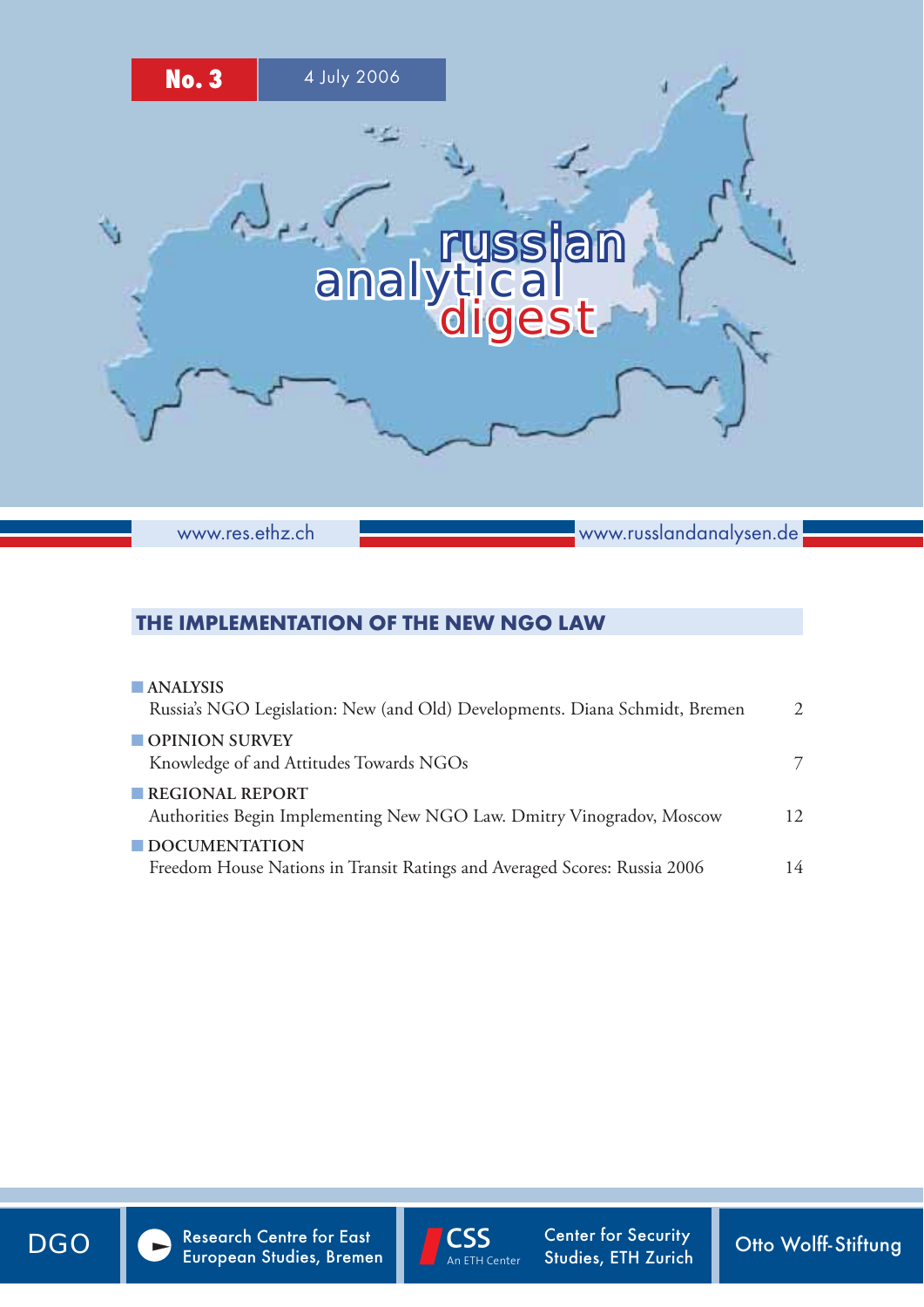

# Analysis

# **Russia's NGO Legislation: New (and Old) Developments**

Diana Schmidt, Bremen

## **Summary**

In April 2006, the Russian government issued the first executive order to implement the new non-governmental organization (NGO) legislation. This act was the first concrete step in realizing the new regulations on registration and accountability procedures for Russian non-governmental organizations and their foreign donors. After the first draft of the law had received harsh criticism from the international community and from Russian civil society, the text was amended in some respects. Nevertheless, the new regulatory framework tightens state control over Russian and foreign organizations. The measures are highly ambivalent, not least because official rhetoric is inconsistent with actual measures and bureaucratic practice. The government sought to justify the new law by referring to the fight against terrorism and money laundering. Yet the recent legislative and institutional measures have actually provided new ground for obstructing the activities of any NGO working in Russia. Eventually, the debate on the "NGO Law" needs to be seen in a broader context—there is more at stake than a mere law reform, and NGOs are not the only ones who will be affected.

## The New NGO Legislation

On 15 April 2006, the Russian government issued "Decree No. 212 on measures aimed at implementing certain provisions of the Federal laws regulating activities of non-commercial organizations." This is the first concrete step towards implementing the highly controversial so-called "NGO Law" and towards enforcing the new regulations on registration and accountability obligations of non-profit organizations (henceforth: NGOs) in Russia. There was an international outcry when the State Duma accepted the bill at its first reading on 23 November 2005, with 370 votes for and 18 against. It was obvious that the bill was aimed at subjecting Russian and foreign nongovernmental organizations to tighter state control and at obstructing their work. Critics insisted that the bill was at odds with both the Russian Constitution<sup>1</sup> and international standards regarding the freedom of assembly and the freedom of opinion. Harsh criticism was expressed by the United States, and also by the Council of Europe and the European Union, while the official German position remained somewhat cautious in the context of yet to be developed relations between Chancellor Merkel and President Putin. International organizations appealed to the Duma leader,

to the Russian government, and to the other G8 states, referring to Russia's pending presidency of the G8 and of the Council of Europe. The English language media, in particular, picked up on the issue. Even the Russian media became involved in the debate, after being unable or unwilling for many years to show an interest in civil society issues.

### **Reactions to Internal and External Criticism**

Tumerous Russian NGOs responded to the planned reforms with protests and active information gathering and dissemination. Yet the debate was not merely a reaction to the first reading of the bill. Already when the first draft was proposed to the Duma, the leaders of more than 80 human rights organizations drew up a joint statement (see Internet links p. 6), others issued individual petitions, sought legal advice, and gathered information about the legal frameworks regarding NGO work in other countries. Russian NGOs and the EU Delegation to Moscow approached the Russian Foreign Ministry concerning discrepancies between the Russian proposal and international standards. The ministry stalled this conversation by presenting its own survey (see internet links, p. 6) and pointed to restrictions and accountability obligations of NGOs to be found in other countries. Such obligations do, in fact, exist elsewhere. However, critics believe that all negative aspects observed elsewhere are crystallized in Russia's single "draconian" bill. In reaction to mounting criticism, the president sent Justice Minister Yuri Chaika to Strasbourg to

This argument was frequently made by most critics, although usually without further detail. Certainly, the first draft law (adopted in Nov. 2005) was at odds with the Russian Constitution's Article 30 ("Everyone has the right to association … the freedom of activity of public associations is guaranteed"), Article 13 (the equality of public associations), and Article 18 (the rights and freedom of the individual and citizen).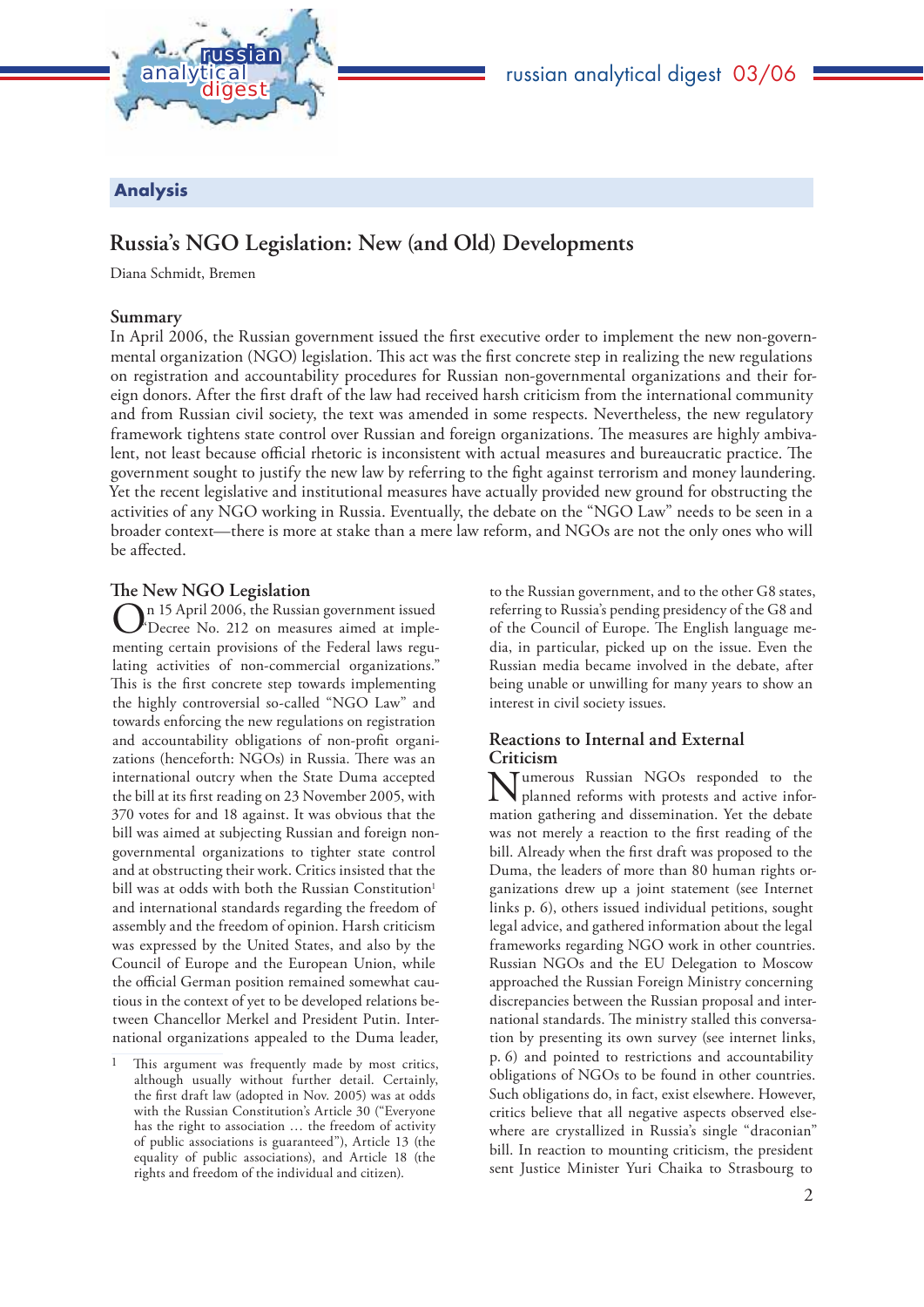consult with European colleagues. Putin also suggested amending the bill according to recommendations made by the Council of Europe. Some requirements that directly contradicted international law and the Russian Constitution were indeed removed from the bill. In particular, foreign organizations are now not obliged to re-register as local organizations but will continue to be treated as foreign representations. When the framework law entered into force in April 2006, Alexei Zhafyarov, the Federal Registration Service (FRS) official responsible for the affairs of political parties and civic organizations, emphasized that most foreign organizations would have no difficulty in implementing their programs in Russia. Yet he also pointed out that some foreign grant-making organizations divert 60% of the funds to paying "the generous work of foreign experts, thus granting them a higher (by Russian standards) level of comfort when visiting our country". While the issue of discrepancies between foreign and Russian salaries is certainly a relevant one in Russia today, it is questionable whether this debate should be opened up with a focus on the third sector and whether it makes an adequate case for these legislative measures.

analytical<br>digest

russian

## **The State's Fear of Foreign Influence**

President Putin has repeatedly stressed that he opposes the foreign funding of "political activities" poses the foreign funding of "political activities"

**Implementation of the "NGO Law"** 

of NGOs in Russia and has also referred to the fight against terrorism and money laundering in justifying the need for stricter controls over financial flows to Russian NGOs. The "color revolutions" provided another discursive frame for underlining the need to prevent revolutions funded by the West. The NGO Law now ensures the state's desired control over all financial transfers in which NGOs are involved. Paradoxically, however, the legal documents propose merely technical changes, while the president—and thus also the media—had based the argumentation on political and security aspects. Non-permissible "political activities" are not defined in the revised version of the law. And none of the existing laws (with the exception of the law on party finance) prohibits non-commercial organizations from using foreign funds to participate in political activities.

### **NGOs' Fear of Bureaucratic Intervention**

NGOs fear the tighter—legal—opportunities that the law gives the state to control them, and in particular the serious consequences for organizations that rely on foreign support. The legal framework will facilitate the suppression of civil society activities, may lead to the closure of many NGOs, to the withdrawal of foreign foundations from Russia, and to the termination of funds for projects that are of high relevance to Russian society. NGO representatives have also ex-

What is commonly called "the NGO law" is part of the broader bill "On introducing amendments to certain legislative acts of the Russian Federation," which is aimed at revising the Civil Code, the law on closed administrative territorial formations, the law on public associations, and the law on non-profit organizations. All of them are relevant to regulating the work of NGOs, but so far only the changes to the latter have been discussed. The entire reform package was accepted by the State Duma at its third reading on 23 December, was confirmed by the Federal Council on 27 December, and was published on 10 January as "Federal Law No. 18-FZ of 10 January 2006 on introducing amendments to certain legislative acts of the Russian Federation." The implementation of NGO-related measures has now begun, with Decree No. 212, which came into effect together with Law No. 18-FZ in April. This decree comes with six Annexes containing the forms that should be handed in by organizations in Russia for registration and reporting: Almost 190 pages altogether, to be filled in and submitted by Russian organizations until 15 April (after the financial year), and by foreign organizations until 31 October (before the planned implementation of the programs outlined). They are now required to inform the state authorities in detail about their activities and their management, the funds they receive (including donations), their assets, and the planned and current use of funds for all programs in Russia. The Russian tax authorities and the Federal Registration Service (FRS, "Rosregistratsia"), the latter having existed since 2004, are to administer this process. It is already clear that the new measures will cost the affected organizations dearly in additional staff and time, may overstretch the staff resources of many Russian groups, and may clash with the existing program schedules and organizational styles of many foreign foundations. As a further step, on 3 May 2006 President Putin signed an order introducing amendments to Decree No. 1315 on issues relating to the FRS. According to this decree, the FRS is to be expanded to 14 administrative units (from the current 12), with a maximum staff of 375 (excluding security and building maintenance staff ) and a budget of over \$900,000 alone in its Federal unit (staff numbers for other federal services are: 267 for financial markets, 176 for sport, and 360 for environmental, technical, and nuclear oversight).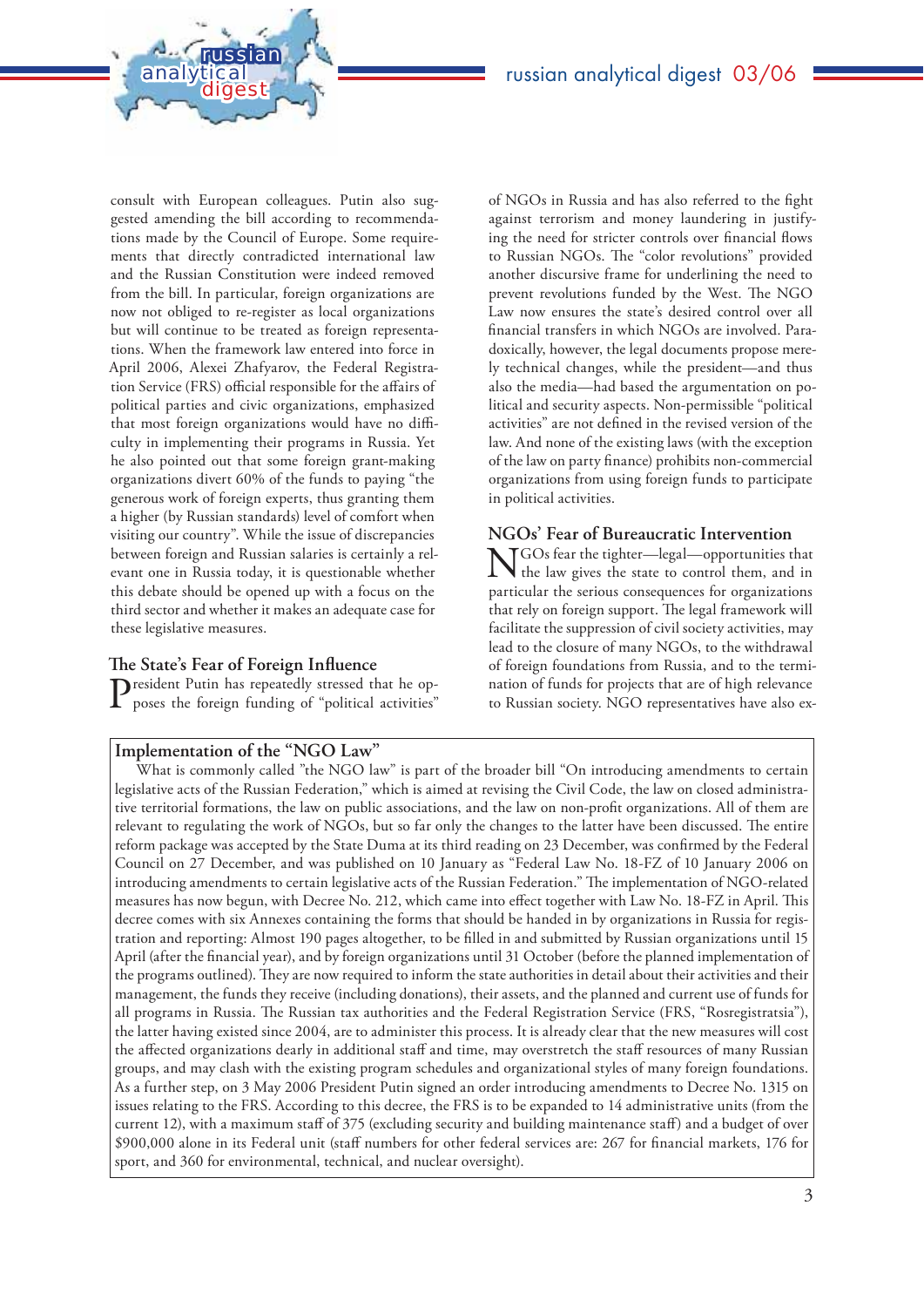pressed criticism that NGOs are discriminated against in comparison to commercial enterprises, which enjoy faster registration procedures and whose registration can be rejected only on the basis of formal criteria. By contrast, the authorities can reject the registration of an NGO at their own discretion on the basis of the contents of their documents. Further, it seems unjustified that the battle against extremist activities and money laundering is fought in the NGO sector only, all the more since separate laws to combat extremism and money laundering are already in place.

analytical<br>digest

russian

In any case, the current law reforms, and the ensuing increase in bureaucratic work will paralyze civil society activities. Growing regulation by the authorities could also mean more and new forms of corruption within the system of financial assistance. As the current wording of the law is open to broad interpretation, the new regulations allow for selective and arbitrary enforcement of these new legal means of pressure. Further, the law has given considerable authority to a new governmental agency (FRS), and the Public Chamber expressed concerns that that the bureaucratic apparatus will find ever-new reasons for suspending NGO activities in order to justify its own existence. Conversely, it will be a long time before objective criteria and precedents for assessing NGO activities are established in such a way that they disallow unjustified charges against organizations and their members.

The law reforms are formally aimed at all non-governmental organizations. However, experience has shown that organizations working on issues such as Chechnya and human rights are particular targets, as are individuals critical of the government who work for or with such organizations. This became apparent when the Moscow public prosecutor's office issued a warning against the executive director of Memorial, Yelena Shemkova, regarding the "inadmissibility of breaches of the law." Western human rights organizations and experts are also affected by the government's measures, as illustrated by the state's refusal to grant Bill Bowring entry into Russia where he was supposed to observe a trial against a journalist last November or by its prohibiting the German humanitarian organization Help—Hilfe zur Selbsthilfe e.V. (Help Towards Self-Help) from working in Ingushetia in the North Caucasus.

### The NGO Law is Not the Only Issue

The amendment to the NGO legislation is not the only issue at stake. The activities of Russian nongovernmental organizations are subject to a whole series of further regulations, including the Civil Code, taxation law, and laws on local self-government, charitable activities and foundations, state secrets, advertising, and others. For example, the—also widely debated—amendments to article 251 of the Russian Federation's Tax Code (2004) significantly affected the grant-making system as well. These amendments, which on the one hand were hailed as an initial success in the taxation of NGOs, brought about new bureaucratic restrictions for the providers and recipients of funds, on the other. The Ministry for Economic Development and the Ministry of Finance are currently working on amendments to the law on endowments. If we are talking about civil society in a broader sense, other legal frameworks have to be considered, which are also in a permanent state of reformation and amendment, including those on political parties, unions, religious associations, and business. Moreover, also foreign grant programs are being revised quite frequently, as part of both internal changes and changing bilateral agreements with Russia that include financial and technical assistance components. That Russian NGOs had to cope with an additional range of reforms over the last years, may partly explain why the latest reform has provoked less protest than probably expected by some foreign observers. Many Russian organizations that devoted their work to various social problems were certainly not prepared to engage in a battle against the state and have never seen themselves in an oppositional role.

The reforms of the NGO legislation in Russia need to be understood as part of a broader topical and temporal context. Recent events are not a surprise attack by the Russian state against Russian civil society, and regarding them as a matter of "the Kremlin vs. NGOs" would be equally simplistic. Rather, it is important to see the work (and working conditions) of civil society groups within the context of overall transformations in post-Soviet Russia, including changes in policy fields that are the center of much NGO work (environment, human rights, health etc.), and of pertinent events at home and abroad. Even before the St Petersburg Dialogue (2001), German political foundations were accused of supporting dubious institutions in Russia, the difficulties surrounding the Moscow office of the Soros Foundation (2002) implied the charge that it represented "US interests," and the presence of the British Council in Russia was questioned with reference to their financial records (2004). Even if the latest law reforms were not explicitly announced in advance, President Putin, Foreign Minister Lavrov, and FSB spokespersons had repeatedly criticized NGOs of pursuing the interests of foreign donors.

### **NGOs are Not the Only Issue**

 $\nabla$ Thile the new legislation will compromise the daily work of NGOs, it will also affect fundamental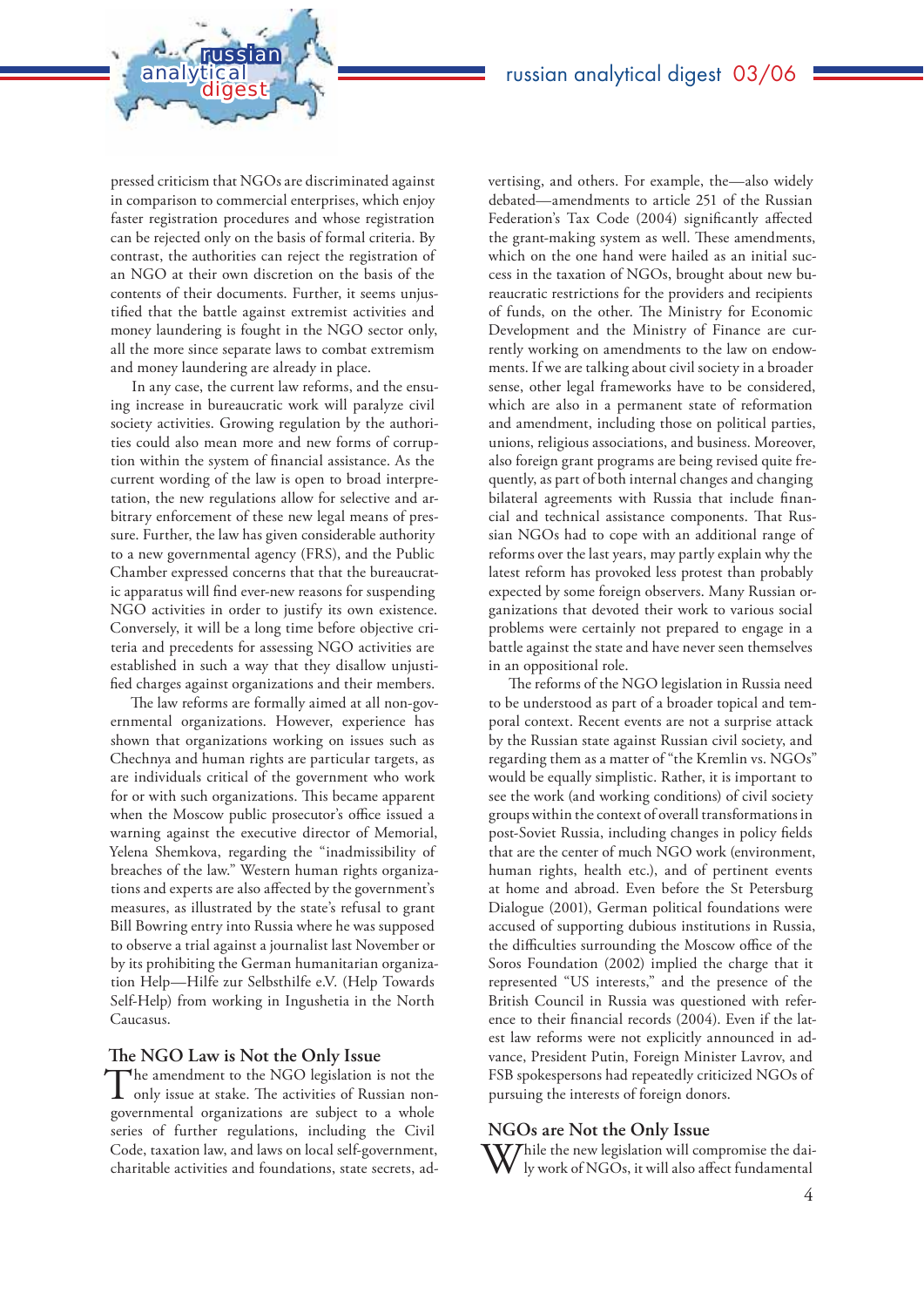relationships between the state, Russian civil society, and foreign foundations. Foreign and Russian donor organizations have been restructuring their programs and shifting the emphasis of their work in recent years, and one significant trend can be seen in a general depoliticization of civil society activities while both donors and local organizations have become more careful not to interfere with governmental agendas.

analytical<br>digest

russian

In the future, if the implementation of the new laws force Western foundations out of Russia, another financial source of civic projects will be axed. The case against Khodorkovsky—and his foundation "Open Russia" as a side-effect—had already cut potential support from the Russian corporate sector. But an end to grant-based NGO activities will not only affect the providers and recipients of funds. So far, several thousands grants of varying sizes have been distributed in Russia every year. According to a recent study, Russian households have received services from NGOs worth 143.2 billion rubles a year (1.2% of gross domestic product), and public and religious organizations alone provide 500,000 jobs (2002 data). Nevertheless, the NGO sector cannot count on widespread support from the Russian public. Surveys continue to show a low awareness of the activities of NGOs and charitable organizations and minimal rejection of the tightened control of their finances (see surveys, p. 7).

However, NGOs are only one part of Russia's active civil society. While many foreign donors are about to leave in disappointment, essential civil society activities in Russia are still in their beginnings, both formal and informal ones. Many formal organizations are well networked internationally and are run by experienced experts. In addition, there is also a new activism, made up of young people of a genera-

tion whose formative experiences were dominated by perestroika and who work at many different locations without fixed offices but with strong social and political commitment. Most are not formally organized and are often not in a position to cultivate expensive foreign contacts; their outreach is often "confined" to the organization of local-level seminars, to building networks within Russia, and to publishing in Internet portals, small Russian magazines or booklets that could be regarded as modern samizdat. Unfortunately, several large foundations have removed youth support from their programs, not least because activities in this area can lead to friction with state activities and ideologies.

Since all the excitement at the turn of the year, things have calmed down with regard to the Russian NGO legislation. This could be disastrous, since the actual implementation phase is only just beginning. The extent of the anticipated negative consequences remains to be seen. The EU Delegation to Moscow and the Public Chamber have announced that they will monitor future developments. The Foreign Ministry has also confirmed that the implementation of the law will be observed by the international and Russian NGO community and by the leading European structures, including the EU, the OSCE, and the Council of Europe. Nevertheless, Russian organizations perhaps rightly fear that the Western public will lose interest in the issue. For those most directly affected—Russian non-governmental organizations, foreign donor organizations, and international organizations—it is now essential to stay informed, at the very least (see Internet links p. 6).

*Translation from the German: Michelle Norgate*

#### *The author*

Diana Schmidt is a research associate at the Research Centre for East European Studies [Forschungsstelle Osteuropa] at the University of Bremen.

#### *Further reading*

- Forum Donorov: Donor and nonprofit organizations: What do we know about them. Forum Donorov http://www.donorsforum.ru/images/stories/Resultsresearch.pdf (Russian); http://www.donorsforum.ru/images/stories/research\_eng.doc (English)
- Hinterhuber, Eva Maria / Rindt, Susanne 2004. Community Foundations in Russia: Philanthropy between Tradition and Rebirth, Working papers of the Maecenata Institute for Philanthropy and Civil Society, No. 14, Berlin: MAECENATA, 2004
- The Institute for Urban Economics: Role of Non-Profit Sector in Economic Development of Russia, Report undertaken as part of the project "Integration of Civil Society for Non-Profit Taxation Reforming", Moscow 2004, http://www.urbaneconomics.ru/eng/download.php?dl\_id=79 •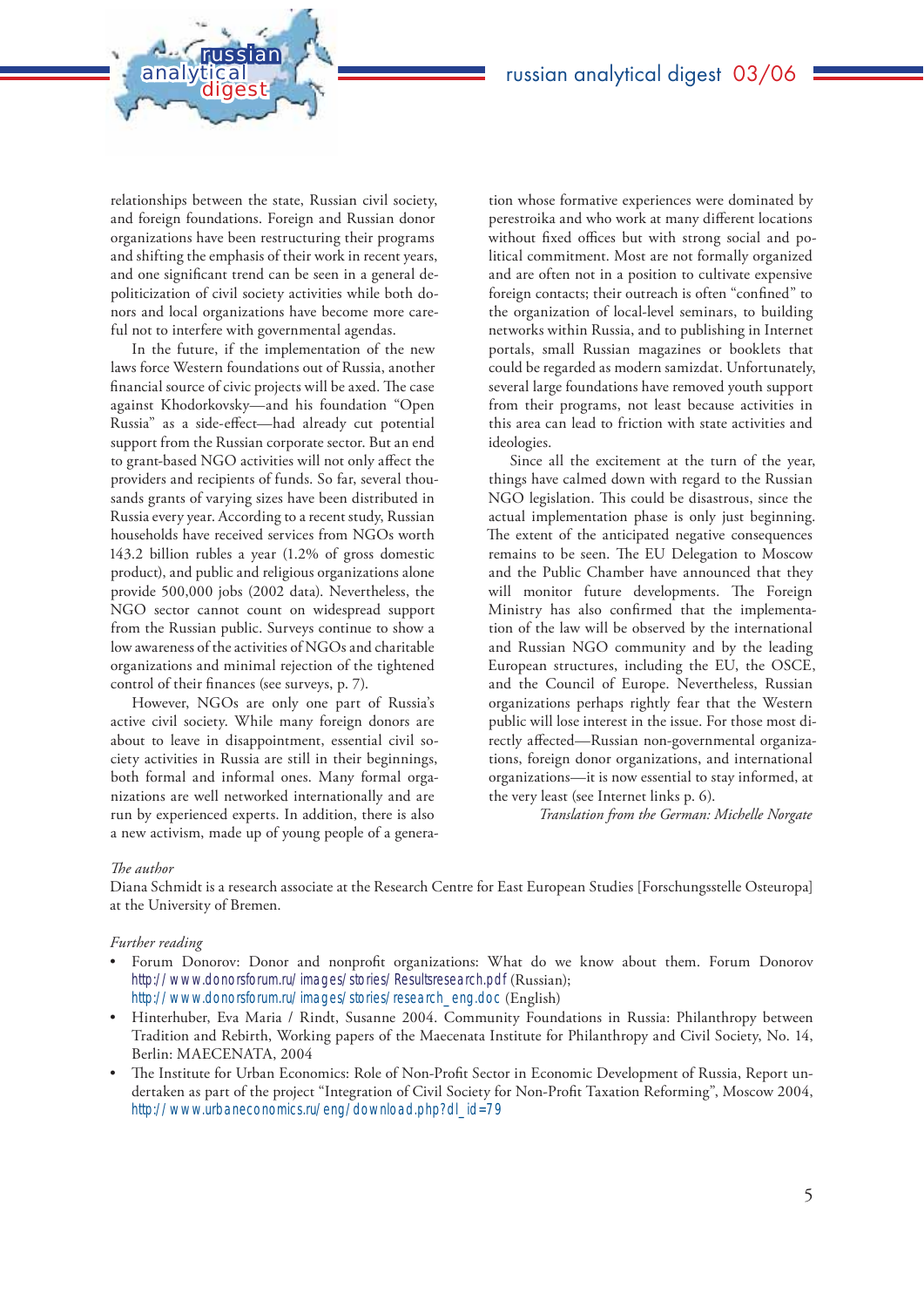

# russian analytical digest 03/06

*Internet links: Russian NGO legislation*

### **Legal Texts (all in Russian):**

### *First draft of the NGO law:*

"On introducing amendments to certain legislative acts of the Russian Federation" http://www.grani.ru/Society/p.98512.html •

### The version that was passed:

"Federal Law No. 18-FZ of 10 January 2006 on introducing amendments to certain legislative acts of the Russian Federation." http://www.rg.ru/2006/01/17/nko-poryadok-dok.html •

### *The first implementation order:*

Decree from 15 April 2006 No. 212 "On measures aimed at implementing certain provisions of the Federal laws regulating activities of non-profit organizations." http://www.government.ru/data/news\_text.html?he\_id=103&news\_id=21081 •

### **Information update and ongoing debates:**

#### *Russian Government*

- Official daily announcements of all legal measures: http://www.government.ru/data/news\_list.html?he\_id=103
- Russian Foreign Ministry, database on NGO legislation: http://www.mid.ru/ns-npo.nsf/npdocs •
- Federal Registration Service (FRS Rosregistratsia), official site: http://www.rosregistr.ru/ •

### *Civil Society Portals*

- ASI (Agentstvo Sotsialnoi Informatsii), in Russian: http://www.asi.org.ru/
- Forum Donorov, in Russian: http://www.donorsforum.ru/ •
- HRO (Prava cheloveka v Rossii), in Russian: http://hro.org/ •
- ICNL (The International Center for Non-Profit Law), in English: http://www.icnl.org/ •

#### **Various positions:**

- Petition submitted by Russian organizations, online signature campaign, 10.11.2005 "Net uzhestosh-• eniiu kontrolia nad grazhdanskim obshchestvom" ("No - to stiffening the control on civil society!") http://www.hro.org/ngo/about/2005/11/10-2.php (in Russian)
- TI-Resolution, Berlin, 18.11.2005 "Grazhdanskoe obshchestvo dolzhno byt svobodno ot ogranichenii, zaiavliaet Transperensi Interneshonal" ("Civil society must be free from restrictions, declares TI") http://ww1.transparency.org/pressreleases\_archive/2005/dnld/Russia\_resolution\_14\_11\_05\_rus.pdf •
- President Putin on the first draft of the bill, 5.12.2005 (in English): http://www.kremlin.ru/eng/speeches/2005/12/05/2202\_type82912\_98481.shtml
- Foreign Ministry: "Comparative Table of the Legislation of Certain States Governing NGO Activities" (in English): http://www.mid.ru/ns-npo.nsf/9c261e4093d91a4bc325710700371000/ 84ec21b5ced0d064c3257177002af45a/\$FILE/Eng.doc •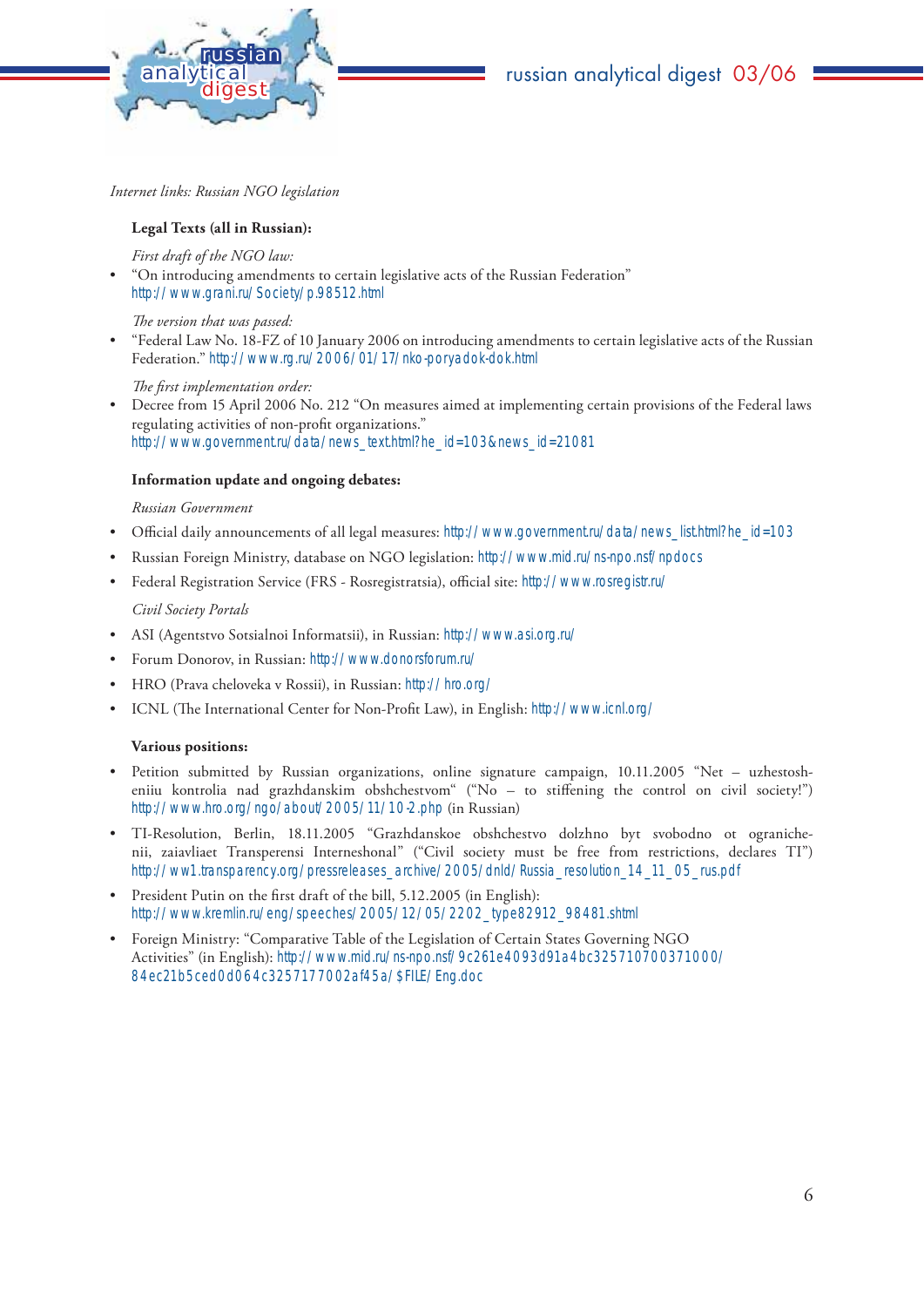

# Opinion Survey

# **Knowledge of and Attitudes Towards NGOs**

Do you know the term "Non-Profit Organization" [i.e., NGO], have you at least heard it once before or did you just hear it for the first time?



*Source: Donorskie i nekommercheskie organisatsii: chto my o nikh znaem, Moscow 2005, p. 32*  http://www.donorsforum.ru/images/stories/Resultsresearch.pdf



## **Knowledge of Non-Profit Organizations**

*Source: Donorskie i nekommercheskie organisatsii: chto my o nikh znaem, Moscow 2005, p. 33*  http://www.donorsforum.ru/images/stories/Resultsresearch.pdf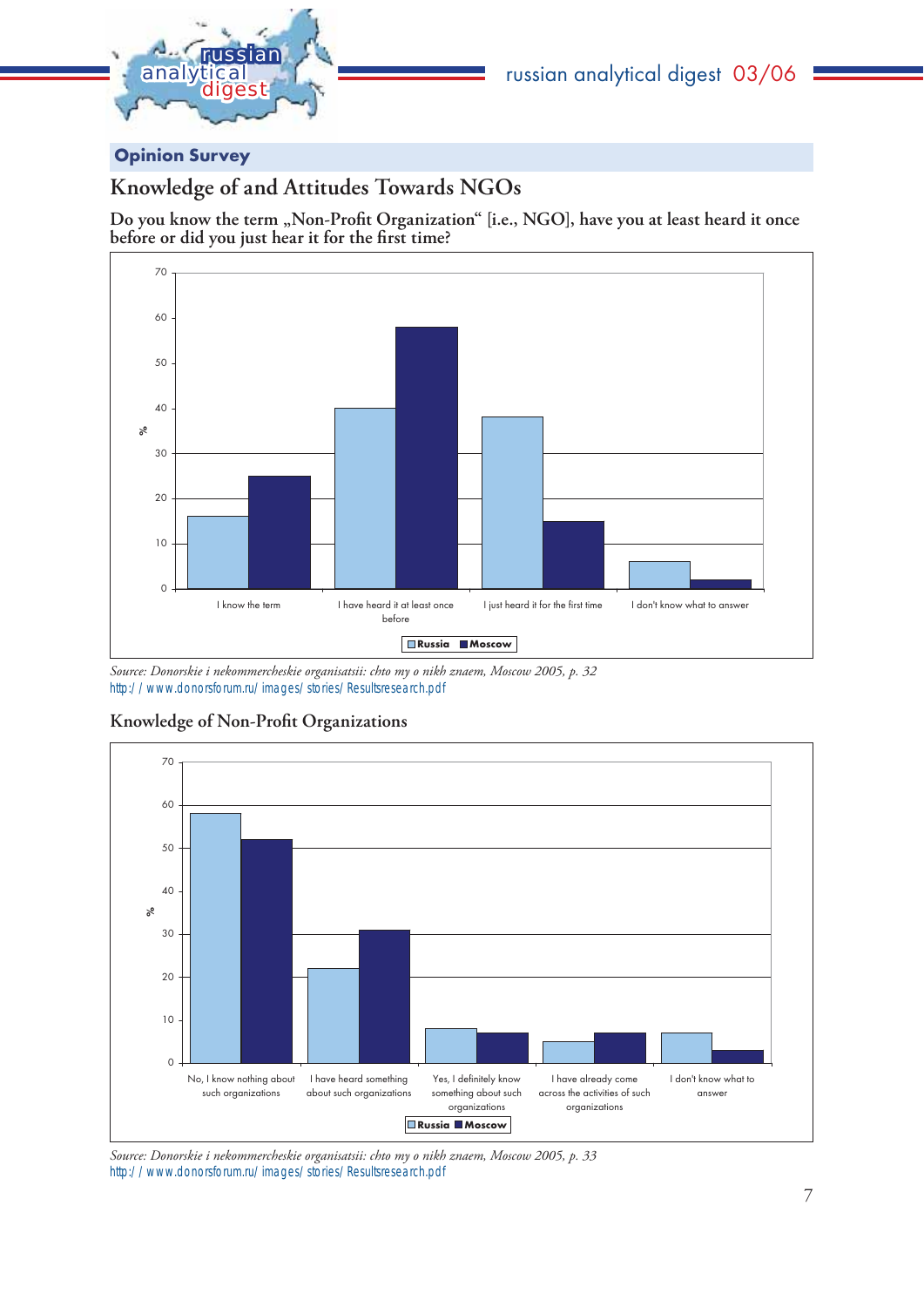

# russian analytical digest 03/06

**Notions of respondents about NGOs**



*Source: Donorskie i nekommercheskie organisatsii: chto my o nikh znaem, Moscow 2005, p. 34*  http://www.donorsforum.ru/images/stories/Resultsresearch.pdf



# **Perceptions of the activities of NGOs**

*Source: Donorskie i nekommercheskie organisatsii: chto my o nikh znaem, Moscow 2005, p. 35* http://www.donorsforum.ru/images/stories/Resultsresearch.pdf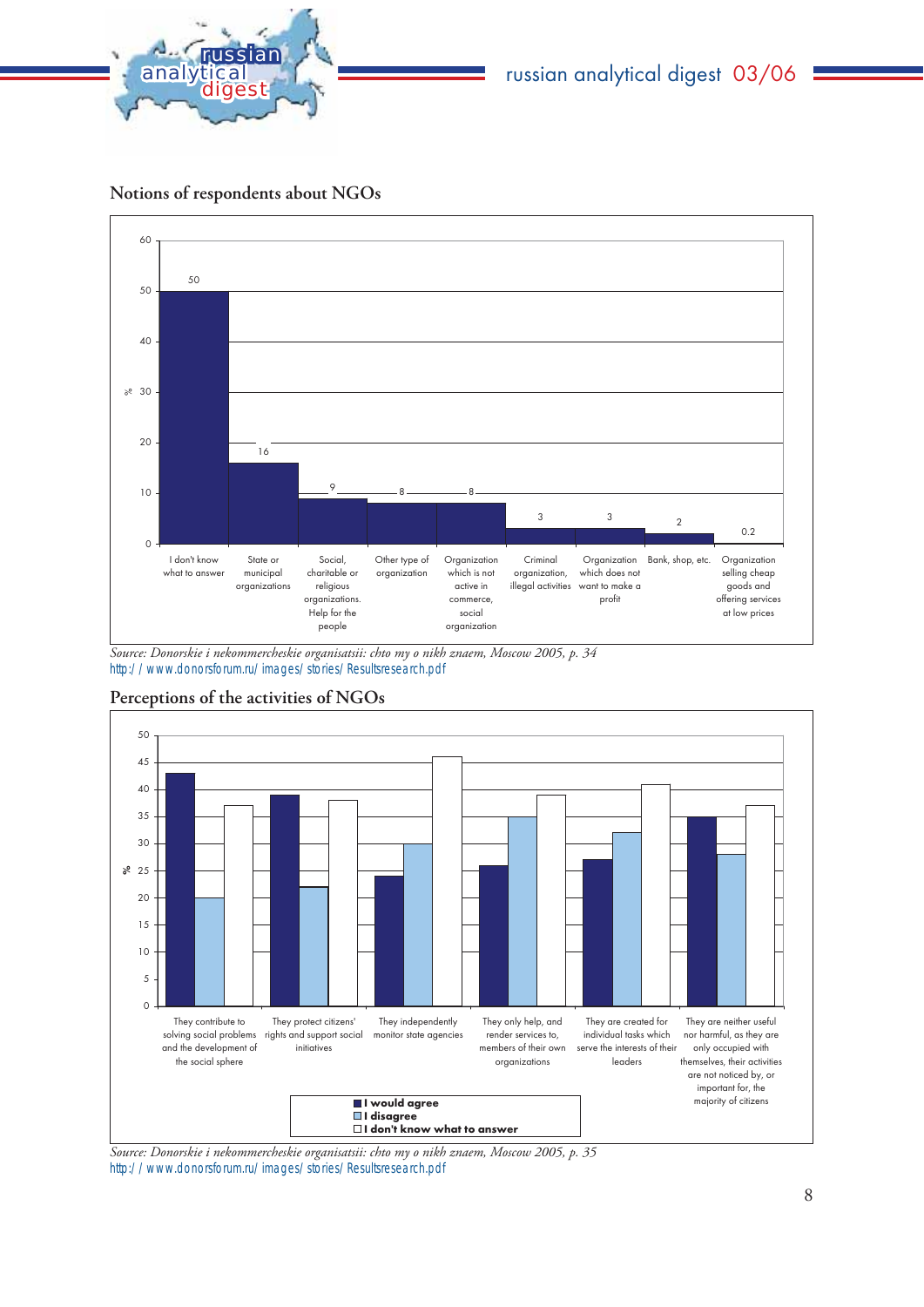

**What is your attitude to human rights' organizations active in Russia (e.g., the Committee of Soldiers' Mothers or the Moscow Helsinki Group)?**



Source: Opinion survey by ROMIR monitoring, 15 March 2006, http://mh.ru/news/res\_results/247.html

## Does the financing of NGOs have to be monitored?



Source: Opinion survey by ROMIR monitoring, 15 March 2006, http://rmh.ru/news/res\_results/247.html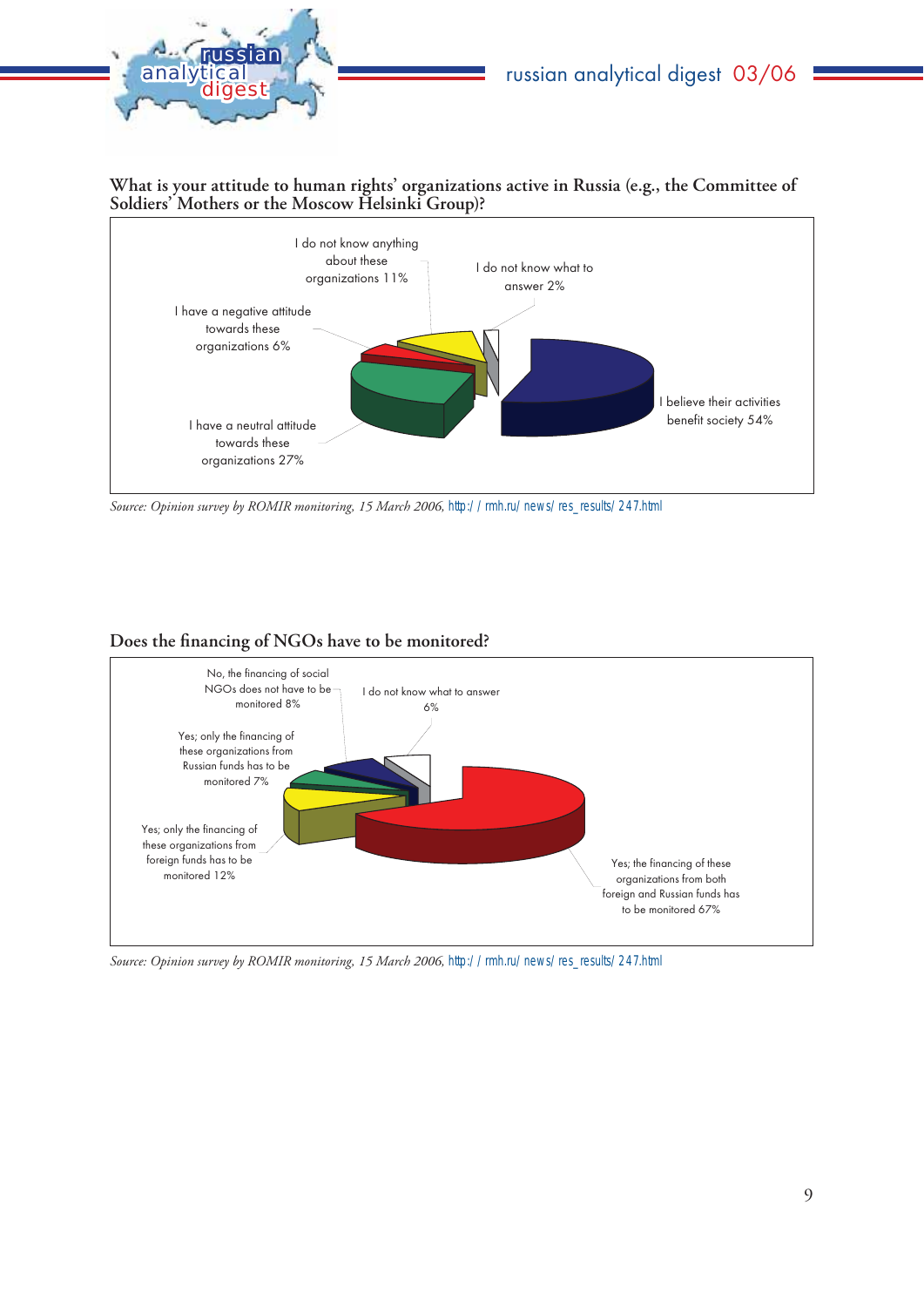



## **Who should contribute more to the development of society?**

*Source: Donorskie i nekommercheskie organisatsii: chto my o nikh znaem, Moscow 2005, p. 37* http://www.donorsforum.ru/images/stories/Resultsresearch.pdf



## **Tasks of NGOs**

*Source: Donorskie i nekommercheskie organisatsii: chto my o nikh znaem, Moscow 2005, p. 40* http://www.donorsforum.ru/images/stories/Resultsresearch.pdf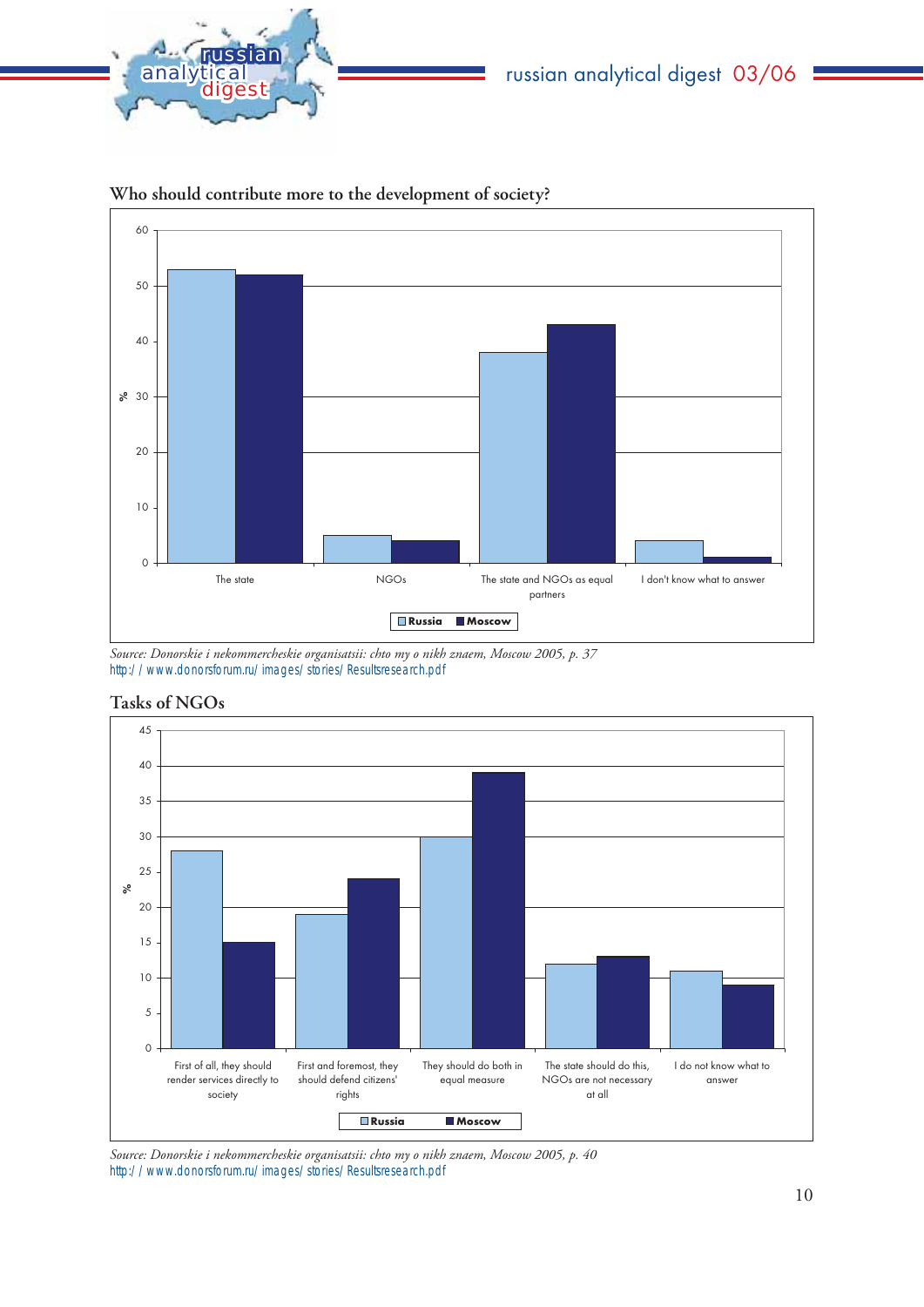

**Areas in which NGOs should be active**

Areas in which NGOs should be active

# russian analytical digest 03/06



Source: Donorskie i nekommercheskie organisatsii: chto my o nikh znaem, Moscow 2005, p. 39 *Source: Donorskie i nekommercheskie organisatsii: chto my o nikh znaem, Moscow 2005, p. 39* http://www.donorsforum.ru/images/stories/Resultsresearch.pdf http://www.donorsforum.ru/images/stories/Resultsresearch.pdf

11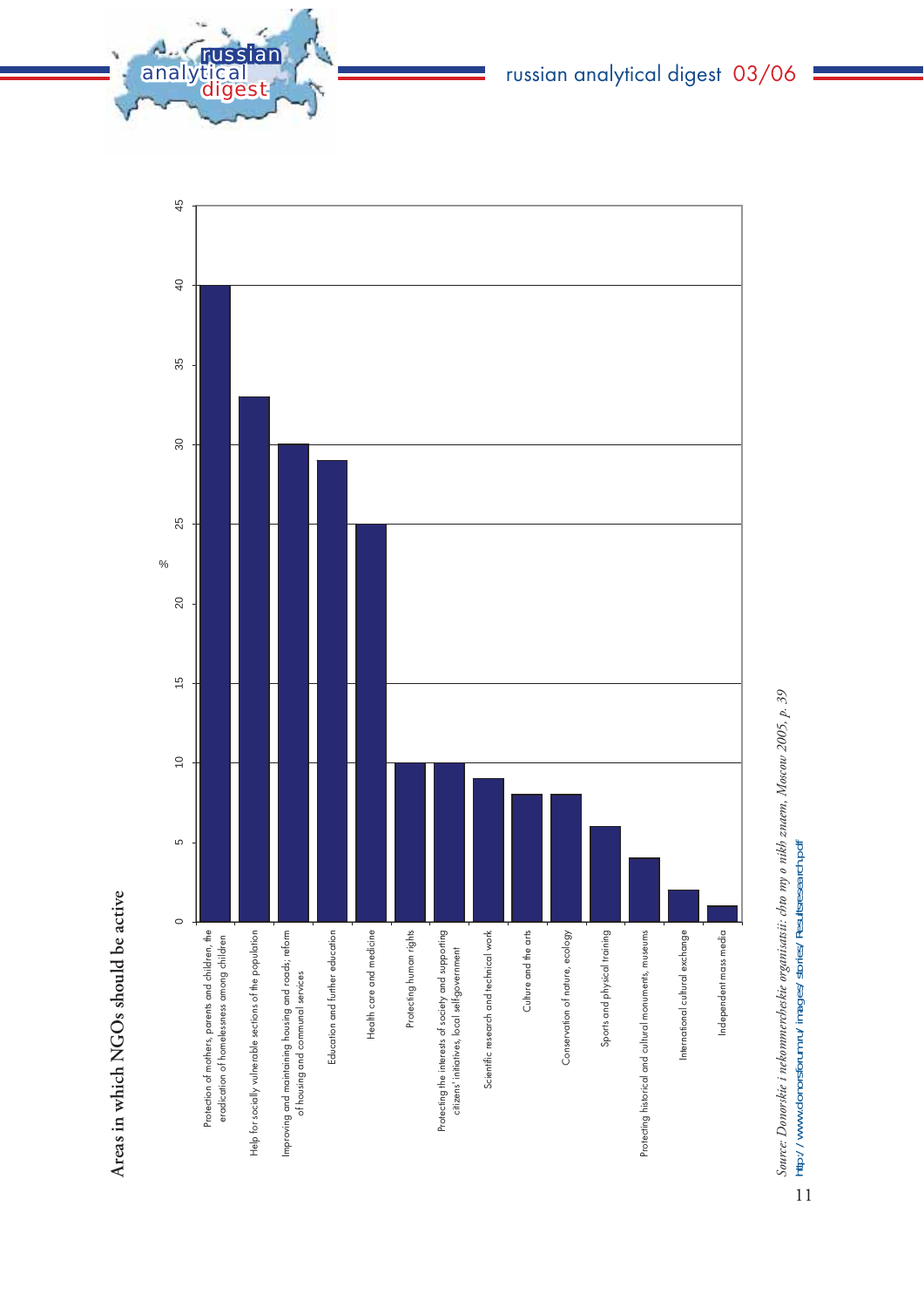



## Regional Report

# **Authorities Begin Implementing New NGO Law**

Dmitry Vinogradov, Moscow

Russia is now tabulating the first results of the new law on NGOs. Its first victims were the "dead souls," organizations that had been formally registered but conducted no activities in practice. However, observers predict that the more complicated procedures contained in the new law will give the authorities the ability to persecute serious organizations that they do not like.

pon going into effect on 18 April, the law noticeably strengthened state procedures for registering and monitoring the activities of NGOs operating in Russia. Now the Federal Registration Service (FRS) will serve as a unified system of state monitoring. Earlier this service registered only religious organizations. Other organizations were supposed to be registered by the tax service and the only reason for denying registration was the absence of the appropriate founding documents.

The workings conditions for Russia's NGOs have also been tightened: they must now present annual accounts of their activities, changes in their founders, financing, and a host of other issues. The organizations must inform the FRS about their activities, noting the date and time of all events and the number and background of the participants. The NGOs also must declare whether their activities were covered in the electronic or print media, on the internet, or in public lectures. The FRS does not have the right to audit the NGOs, but it can request that the tax or law enforcement agencies carry out this task.

Two foreign non-governmental organizations have already been banned from activities in Ingushetia. In January, the republic's Supreme Court ordered the closure of the British Center for Peacekeeping and Community Development and the German organization HELP. Both organizations were providing aid to Chechen refugees living in Ingushetia. According to the General Procurator, they did not have permission for carrying out their activities.

Russians organizations have also had difficulties in receiving foreign grants. Internews, an organization that works with the Russian media, received a grant for its media work in November 2005 from the European Union. However, the organization is still waiting for the registration of this grant and has not been able to receive the money. Additionally, the New Eurasia Foundation, which gives grants to Russian NGOs, has been waiting more than a year for the registration of two USAID grants for a sum of \$2 million. As a result, the group has had to freeze several of its projects.

"The goal of the new law is obvious," according to Aleksei Shumilov, head of the Khabarovsk NGO Counterpart Business Support Foundation, which works to support small business. "The state is seeking to 'insure' itself against NGOs, which directly or indirectly support the idea of replacing the existing authorities. But, as usual in Russia, the normally functioning NGOs will suffer, those whose activities benefit society and ensure the stability of the state."

Shumilov pointed out that now it is practically impossible to receive a certificate from the government Commission on International Humanitarian and Technical Aid freeing a group of the need to pay taxes on money received from foreign grants. "The term for examining applications has stretched to several years. As a result, a Russian NGO cannot in a timely way receive money provided by foreign governments for resolving concrete social-economic problems. At the same time, there are now several firms working around the commission that offer to speed up the process of obtaining a certificate for several thousand dollars," he said.

Greenpeace Russia Executive Director Sergei Tsyplenkov believes that the new law "was introduced in order to get rid of unwanted social organizations." Additionally, the law "introduces many new clauses" which can be interpreted broadly, so that "the interpretation of each clause of the law in each case will depend on the bureaucrats in the state registration service. Much will depend on the application of the law. In Russia, there are many laws that are simply not applied, while at the same time, there are many laws which offer the opportunity for bureaucrats to interpret them as they wish."

Interestingly, commentators with close ties to the authorities do not hide the anti-western idea behind the new law. "Full freedom of action for non-profit organizations is unacceptable," according to State Duma Deputy Speak Vladimir Zhirinovsky, the leader of the Liberal Democratic Party of Russia. "No one is hindering these organizations, there are tens of thousands of them; let them work. But we must monitor them to make sure that under a beautiful name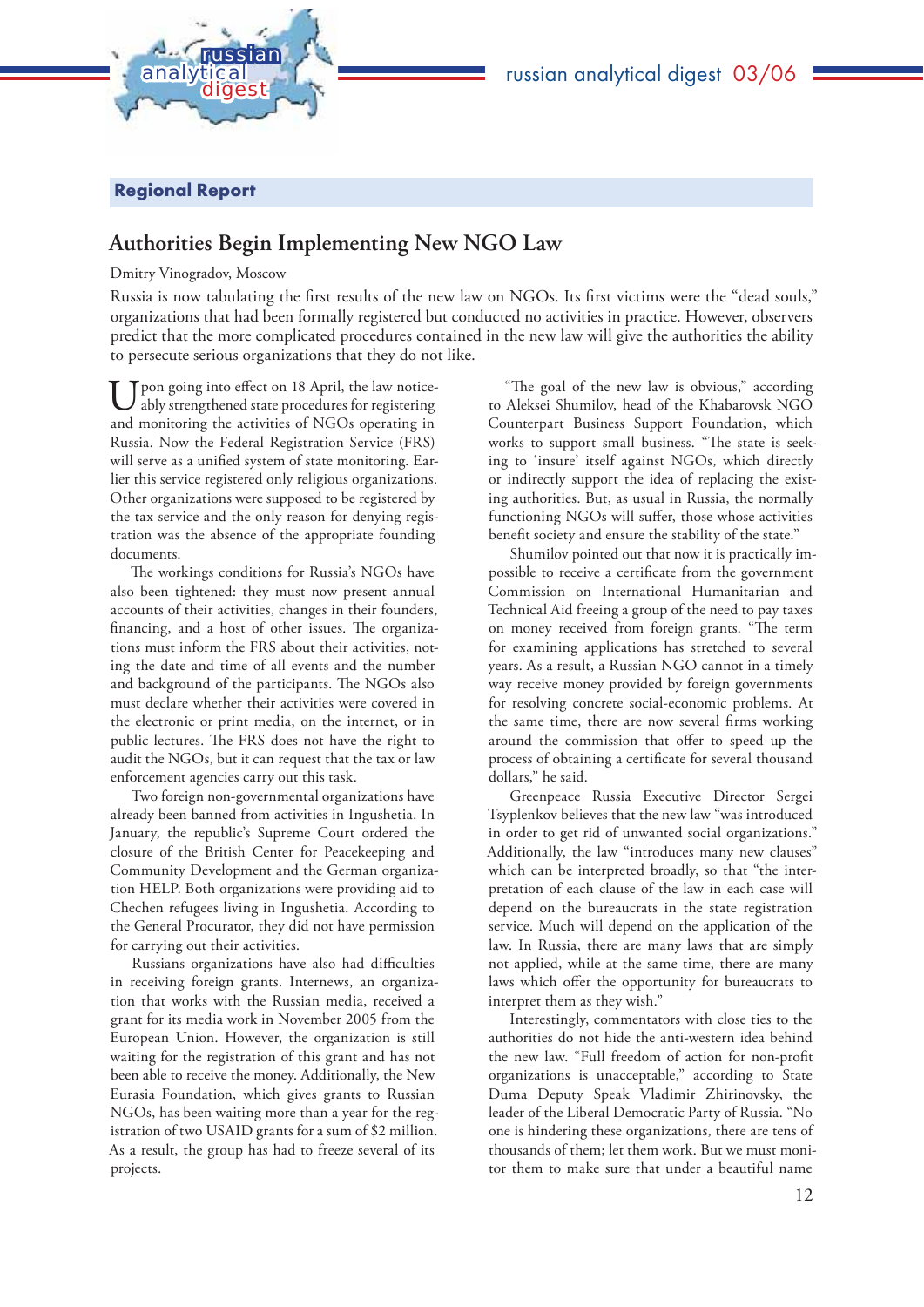several organizations are not carrying out unfavorable activities. If you are involved in legal work, then why would you fear the inspectors? You need simply show, for example, that you received money from London and used it to make charity-boxes, bought computers, or wheelchairs—no problem. But if you spent this money on publishing extremist literature or prepared a rebellion in the country, we must close down such activities. Those who are outside the law of our country fear monitoring. The rights of law abiding organizations will not be squeezed. All honest citizens profit from monitoring non-profit organizations---it is a question of our stability and security."

analytical<br>digest

russian

However, not all observers support this point of view. "In all the world citizens and their organizations can do whatever is not forbidden by law and the authorities can only do what they are permitted to do. The Russian authorities are so afraid of civil society, that they have decided to take a second approach. It is one more step toward a police state and total control over society," according to the Social Democratic Foundation president Anatolii Golov. "Rather than maximally including citizens and their organizations in the resolution of the country's most serious problems, the authorities are saying to them: go away, don't cause problems."

The human rights defenders point out that the method in which the law is implemented will complicate the activity of organizations—there will be a considerable amount of paperwork in which it will be possible to find a reason for declaring an NGO's documents in violation of the law and close the organization. "Now we can end our work on building a civil society: all of our effort and time will go toward filling out forms for the FRC," Nina Tagankina, the executive director of the Moscow Helsinki Group, said ironically.

Lilia Shibanova, the executive director of the Golos association for defending voters' rights says that she is not afraid of strict financial accounting procedures: "We receive large foreign grants and are used to strict controls. It does not make a difference to us where we send our financial accounts." She is more worried about registration procedures: "If the procedures are clearly defined and transparent, then we will work calmly. But if after this, we must obtain more papers, that means there will be red tape and extensive bureaucratic manipulations." Shibanova suggested that organizations involved in defending human rights would have problems.

"Now the real reason behind the law on NGOs is clear," according to Svetlana Gannushkina, the chairman of Civil Assistance. "It is impossible to prepare a

ton of papers for the FRS without making mistakes. The bureaucrats will audit the NGOs with 'suspicious' political positions and the mistakes found will provide the basis for liquidating the groups through the courts, on a completely legal basis. The small organizations will die since they will not be able to deal with all the paperwork, and it will be very difficult for the rest," predicts Lyubov Vinogradova, the director of the Human Rights Research Center.

For their part, the civil servants complain that the amount of work they must do has risen considerably, while the number of employees has remained the same. According to Elena Kartashova, deputy head of the Tomsk FRS, "the number of NGOs across Russia which were not on the FRS list is 400,000. In Tomsk we must add 3,000 to 3,500 new organizations to our lists. Many of these are associations of homeowners, garden cooperatives, and various associations and foundations."

According to Kartashova, the main reason for rejecting registration applications in Tomsk is not "ideological," but elementary failures in meeting the requirements of the law—not filling out the documents properly or doing so incompletely. "After the errors found by our employees are corrected, usually the NGOs are registered without any problem," she said.

Aleksandr Odintsov, head of the FRS in Tyumen Oblast, said that after the law went into effect, his region opened 14 new NGO registration offices, but even these are not sufficient. Although the number of employees was increased to meet the new demands, "we need at least twice as many new hires," he said. "There are 9,740 NGOs registered on our territory."

Despite the assurances of the authorities, there are already precedents in which organizations have had trouble with the new law, even among organizations that have extensive legal experience. In April, the FRS filed papers with Moscow's Basman court seeking to close the Center for Human Rights. In its filing, the FRS charged that the group for five years had not filed the necessary forms about its activities. The Center's lawyer Irina Khrunova showed that the charges were baseless since the organization had evidence to prove that all the necessary documents had been given to the Justice Ministry. It turned out that these documents had simply become lost somewhere in the bureaucracy's archives.

In May the FRS filed a case to close down the Union of Committees of Soldiers' Mothers, the famous human rights organization fighting for the rights of military conscripts. The reason for the case was the absence of a report on the organization's work.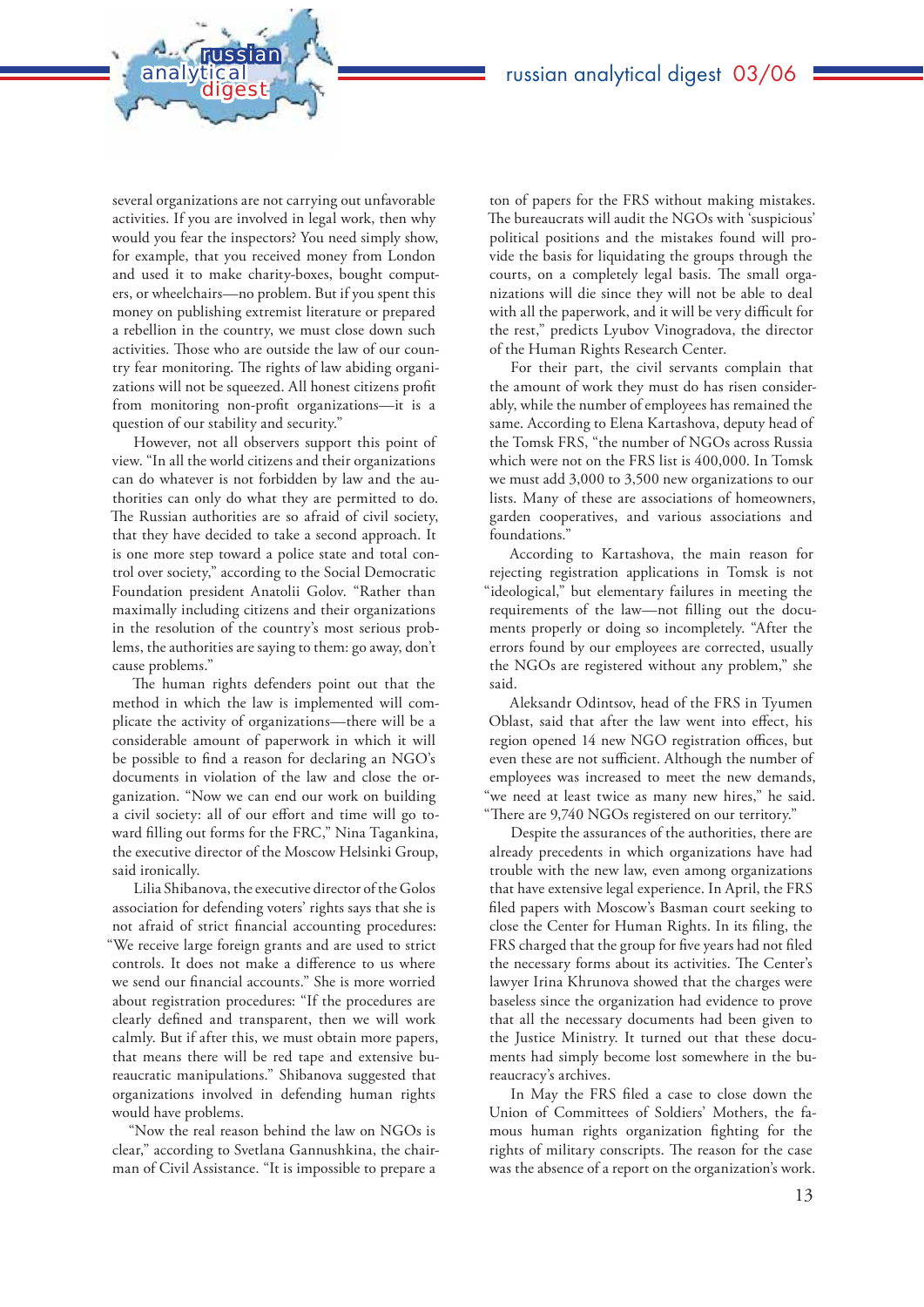This time it turned out that the report had been lost in the mail. When the group presented it to the FRS, the head of the agency Aleksei Zhafyarov canceled the case.

analytical<br>digest

russian

Even small organizations which can hardly be accused of participating in oppositional activity have suffered under the law. In Novosibirsk, the Gvardeisk organization described an incident in which the tax inspector in one of the city's neighborhoods closed its bank account simply because he had never heard of the possibility of holding non-profit status. The group was ultimately able to restore its account.

According to Aleksandr Chuev, deputy chairman of the State Duma Committee for the affairs of social organizations, during the first months since the law went into effect only an insignificant number of NGOs have been deprived of their registration. Now the monitoring agencies are examining the documents for 2005 submitted before 18 April. Once these documents are examined, the organizations that failed to submit their paperwork will lose their registration. Chuev predicted that 5–7 percent of the organizations could be closed, though he also suggested that the number could be as low as 2–3 percent. He noted that mainly the organizations to be closed were those that only existed on paper and were not currently active or operated in violation of the law. "The remaining organizations will continue to work," he said.

The predictions of other observers are much less optimistic. According to former Russian human rights ombudsman Oleg Mironov, after the implementation of the law, only a quarter of the current human rights organizations would continue to exist. The main victims would be human rights organizations working in the regions. So far, however, his dark prediction has not come true.

The FRS's Zhafyarov said that last year his agency found about 40,000 inactive organizations among the groups it audited. If these organizations do not submit current documents, they will be closed. Sverdlovsk oblast FRS head Anna Mokrushina claimed that only 34 percent of the approximately 6,000 organizations in her region had turned in the necessary registration material. The other groups now risk losing their registration.

Lev Levinson, a member of the expert committee advising the Russian human rights ombudsman, believes that the results of the new law, which he describes as "a blow to all segments of civil society," can only be tabulated in a year, when social organizations must reregister. "Until then the agencies involved in monitoring the situation, and even the Council of Europe, will not see any kind of change in the activities of the NGOs. Most likely then [a year from now] the Council of Europe will reduce its monitoring activities. Precisely here is where we see the role of the state."

#### *About the author:*

Dmitry Vinogradov is a journalist for gazeta.ru and the editor of tayga.info, a website with information about Siberia.

### **Documentation**

# **Freedom House Nations in Transit Ratings and Averaged Scores: Russia 2006**

|                                     | 1997 | 1998 | 1999 | 2001 | 2002 | 2003 | 2004 | 2005 | 2006 |
|-------------------------------------|------|------|------|------|------|------|------|------|------|
| Electoral Process                   | 3,50 | 3,50 | 4,00 | 4,25 | 4,50 | 4,75 | 5,50 | 6.00 | 6,25 |
| Civil Society                       | 3,75 | 4,00 | 3,75 | 4,00 | 4,00 | 4,25 | 4,50 | 4,75 | 5,00 |
| Independent Media                   | 3,75 | 4,25 | 4,75 | 5,25 | 5,50 | 5,50 | 5,75 | 6,00 | 6,00 |
| Governance*                         | 4,00 | 4,50 | 4,50 | 5,00 | 5,25 | 5,00 | 5,25 | n/a  | n/a  |
| National Democratic Governance      | n/a  | n/a  | n/a  | n/a  | n/a  | n/a  | n/a  | 5,75 | 6,00 |
| Local Democratic Governance         | n/a  | n/a  | n/a  | n/a  | n/a  | n/a  | n/a  | 5,75 | 5,75 |
| Judicial Framework and Independence | 4,00 | 4,25 | 4,25 | 4,50 | 4,75 | 4,50 | 4,75 | 5,25 | 5,25 |
| Corruption                          | n/a  | n/a  | 6,25 | 6,25 | 6,00 | 5,75 | 5,75 | 5,75 | 6,00 |
| Democracy Score                     | 3,80 | 4.10 | 4,58 | 4.88 | 5,00 | 4,96 | 5,25 | 5,61 | 5,75 |

*\* Starting with the 2005 edition, Freedom House introduced separate analysis and ratings for national democratic governance and local democratic governance to provide readers with more detailed and nuanced analysis of these two important subjects.*

The ratings are based on a scale of 1 to 7, with 1 representing the highest level of democratic progress and 7 the lowest. The Democracy Score *is an average of ratings for the categories tracked in a given year.*

*Source:* http://www.freedomhouse.hu/nitransit/2006/russia2006.pdf